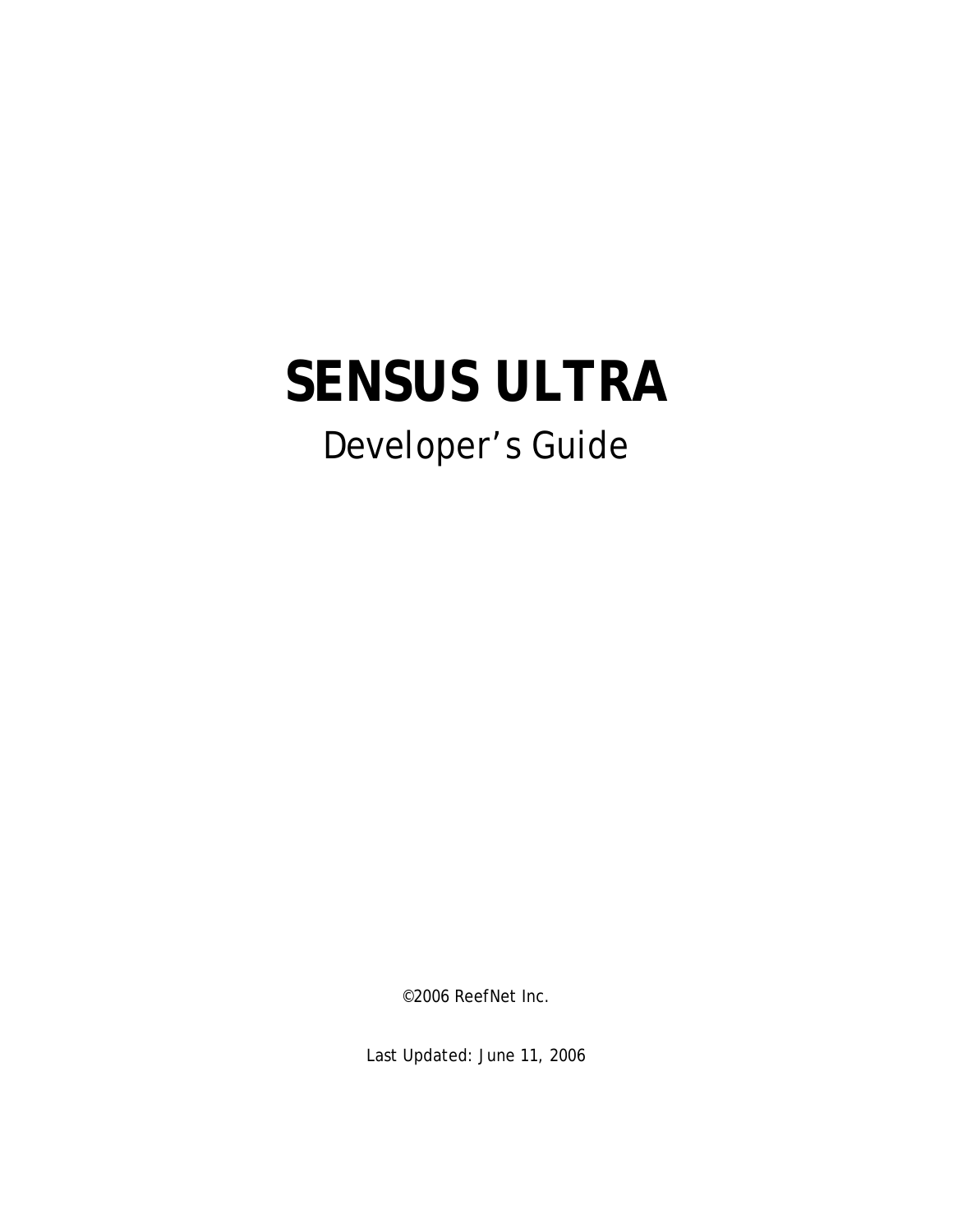## 1.0 Introduction

This document describes the hardware/memory architecture and communication protocol of ReefNet's **Sensus Ultra** dive data recorder. Sensus Ultra was designed with third-party software developers in mind: the protocol is simple, efficient, and easy to implement.

#### 1.1 The Sensus Product Family

Sensus Ultra is ReefNet's third-generation dive data recording system. Although the original Sensus and Sensus Pro are no longer in production, thousands are still in use today. Third-party developers are encouraged to support all three models, or at least the Pro and Ultra.

Separate developer's guides are available for each product generation. They may be downloaded for free from:

http://reefnet.ca/downloads/

#### 1.2 News and Updates

To be notified about changes to this document, software updates, and new products, you should subscribe to ReefNet's mailing list:

http://reefnet.ca/newsletter/

#### 1.3 Developer Loan Program

ReefNet understands that some developers cannot afford to purchase our hardware merely for testing purposes. If you fall into this category, then you might qualify for the *Developer Loan Program*: a limited number of hardware kits are available on loan for up to 2 months at a time.

To request a developer loan kit, send an email to **info@reefnet.ca** describing your project and how the loan will help you complete it. If your request is approved, you will be responsible only for shipping costs.

#### 1.4 Technical Assistance

If you need technical help or discover an error in this document, please contact *Kris Wilk* at ReefNet:

| Email: | wilk@reefnet.ca                                            | Web: www.reefnet.ca                                                    |
|--------|------------------------------------------------------------|------------------------------------------------------------------------|
| Phone: | 1-888-819-7333 (US/Canada)<br>905-608-9373 (International) | Mail: ReefNet Inc.<br>3610 Walnut Grove<br>Mississauga, Ontario L5L2W8 |
| Fax:   | 905-820-1927                                               | Canada                                                                 |

Before contacting ReefNet, test ReefNet's *Sensus Manager* software to verify that your hardware and connections are working. Then gather as much information about your problem as possible: symptoms, sample data, errors, unexpected results, etc.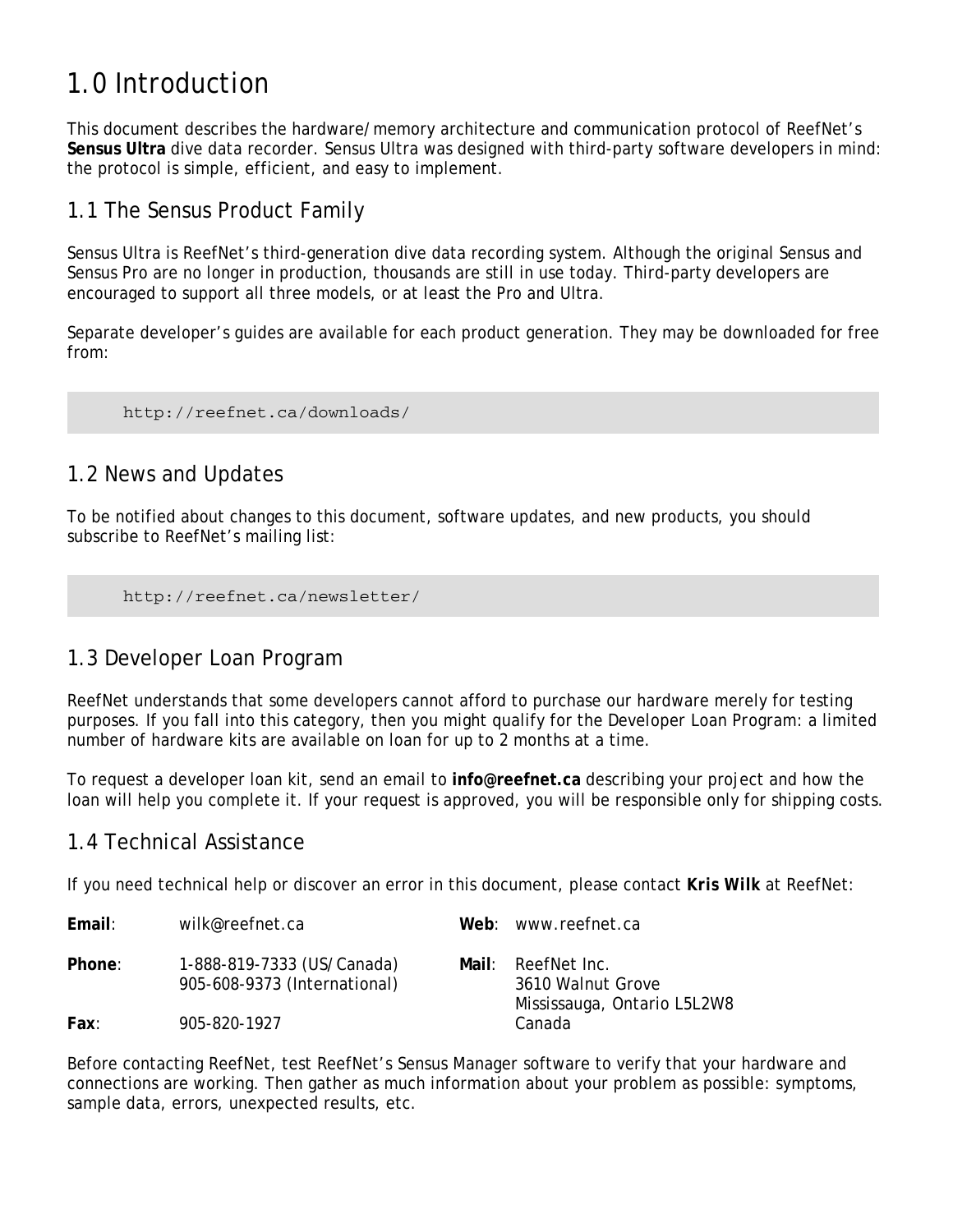## 2.0 Background

This chapter outlines important naming conventions, data types, and other background information required to understand subsequent chapters. Read carefully!

#### 2.1 Basic Terminology

All references to the *device* refer to a Sensus Ultra recorder connected via the download unit to a *host* computer system. The *host* may be any of the following: PC, Mac, Palm handheld, Pocket PC, Unix workstation, etc.

#### 2.2 Data Types

Only three basic data types are used during data transmissions. All are **unsigned integer** types, varying only in length:

| Data Type          | Description                     |
|--------------------|---------------------------------|
| Ulnt <sub>8</sub>  | 8-bit unsigned integer (byte)   |
| UInt <sub>16</sub> | 16-bit unsigned integer (word)  |
| UInt32             | 32-bit unsigned integer (dword) |

#### 2.3 Byte Order

All data transmissions assume the **Little Endian (Intel)** byte significance convention. That is, the least significant byte(s) of a data variable are transmitted/stored first.

Be particularly careful on hosts which natively use the Big Endian (Motorola) convention, such as G4/G5 based Mac OS machines. You may need to swap bytes before or after transmission to ensure that data is not misinterpreted!

#### 2.4 Error Detection

When sending or receiving data over a serial interface, it is not uncommon for one or more bits in the data stream to be corrupted due to electrical interference or a poor electrical connection. In order to make these bit errors detectable, the device implements an industry-standard **Cyclic Redundancy Check (CRC)** algorithm. The parameters used are consistent with the CRC-CCITT specification:

| Length               | 16 bits               |
|----------------------|-----------------------|
| Polynomial           | 0x1021                |
| <b>Initial Value</b> | <b>O</b> xFFFF        |
| Reflection           | none                  |
| <b>Final XOR</b>     | none                  |
| <b>Check String</b>  | "ReefNet" ---> 0xEF03 |

If you are not familiar with CRC error detection, an excellent tutorial is Ross Williams' "*A Painless Guide to CRC Error Detection Algorithms*", which can be found at: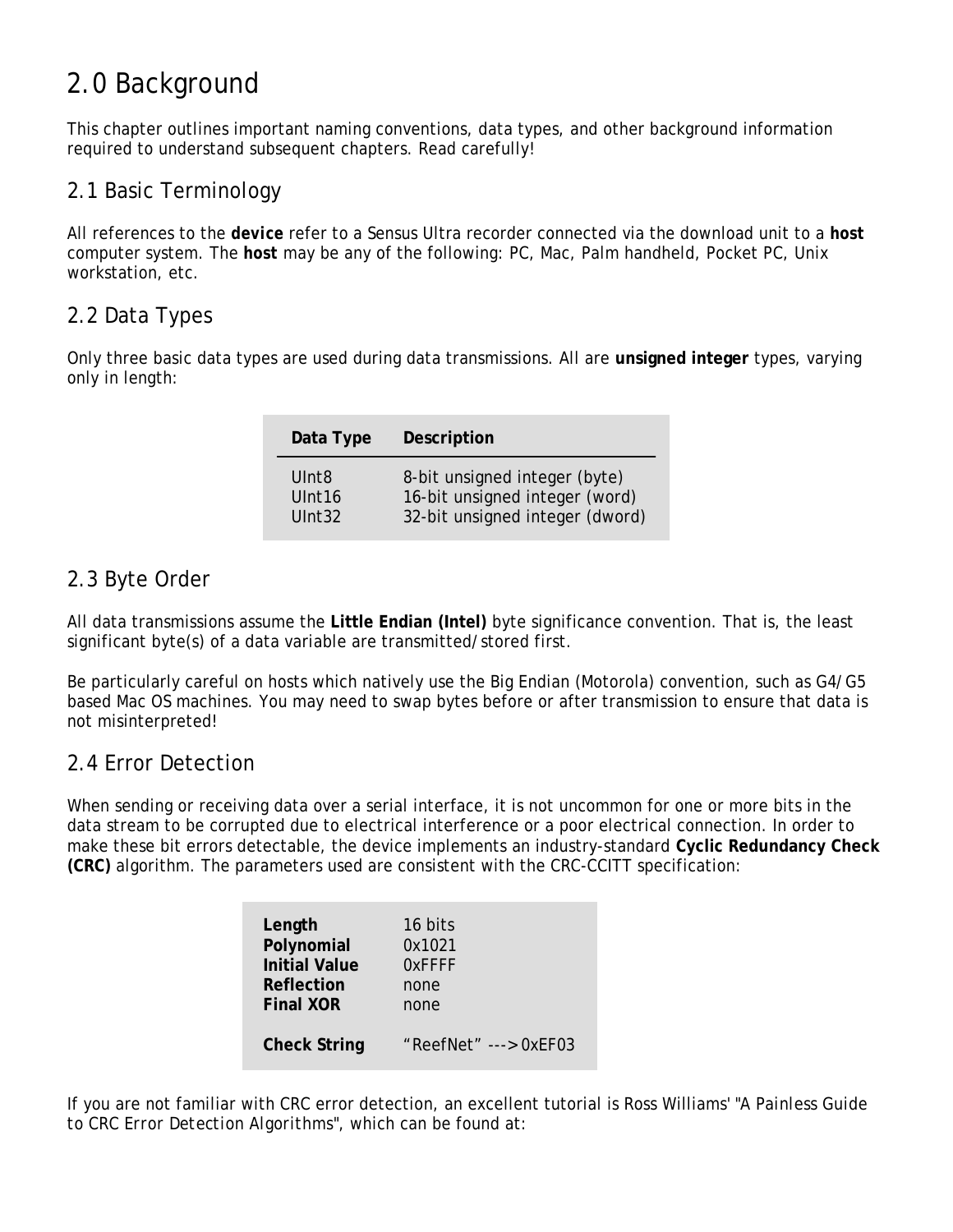```
http://www.ross.net/crc/crcpaper.html
```
Another good starting point is:

http://en.wikipedia.org/wiki/Cyclic\_redundancy\_check

Although you are encouraged to build a good understanding of CRC algorithms, you needn't write your own from scratch. Sample CRC routines can be found online for just about every programming language.

**Whether you write a routine yourself or use someone else's code, ALWAYS test the Check String (above) to verify that the correct CRC is generated.** 

#### 2.5 Encryption

A unique feature of the Sensus Ultra is its programmable **user segment**. This segment of memory can be used to store arbitrary user data of any type, such as certification information, an equipment list, a spreadsheet, etc.

ReefNet's *Sensus Manager* software includes a simple implementation of this feature: the user is permitted to upload a single data file into the segment. Before being uploaded, the user file is encrypted with the industry-standard **RC4 stream cipher**, initialized with a user-selected password.

If you are not familiar with RC4 encryption, a good starting point is:

```
http://en.wikipedia.org/wiki/Rc4
```
If you want to support ReefNet's implementation of the user segment, you will need to find or write a set of RC4 encryption routines and follow the guidelines in Section 4.1.

#### 2.6 Timekeeping

Like a watch, the device contains an accurate clock that "ticks" **once every second**. Unlike a watch, this clock cannot be "set" to a particular date/time: it is simply a **32-bit counter** which starts at zero when the device is first assembled. When a dive occurs, the current clock value is stamped into the dive data.

To be useful, the timestamp must be translated into a real date/time. Actual dive times are computed by comparing the device clock with the host clock and "counting backwards". For example, consider a download with the following (convenient) characteristics:

Time of download (host clock) 2000-01-01 15:00 Time of download (device clock) 4600 Timestamp of a dive (device clock) 1000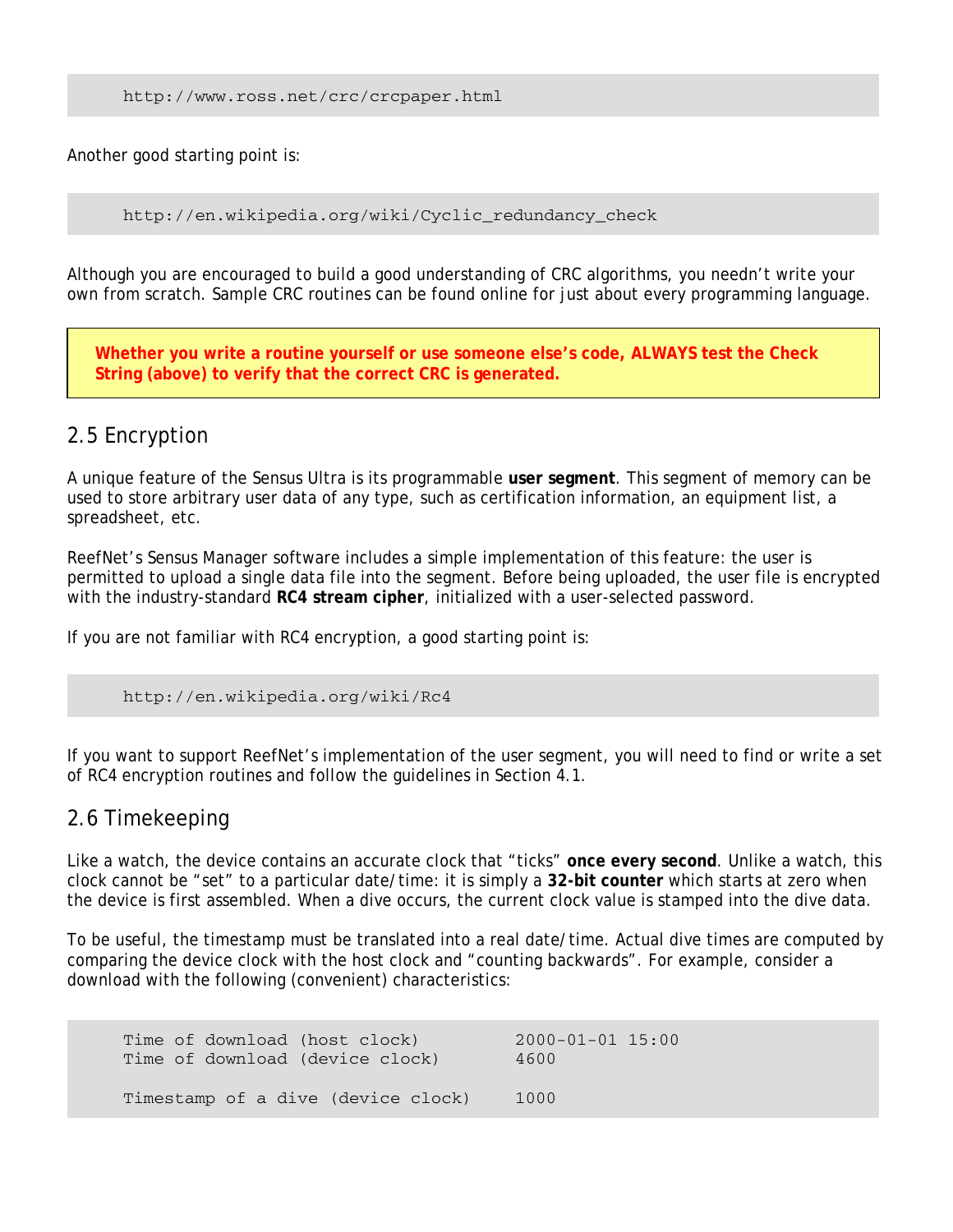These data imply that the dive started exactly 4600 - 1000 = 3600 seconds = **1 hour before** the download. Hence the actual dive start time is **2000-01-01 14:00**.

This system of timekeeping might seem awkward at first, but it's actually quite elegant. The host is the ultimate time reference, so the device clock never needs to be adjusted. The only requirement is that the host clock be set correctly.

#### 2.7 Units of Measure

Voltage, temperature and pressure values are reported by the device as unsigned 16-bit integers (UInt16). Data are encoded as follows:

#### **VOLTAGE**

Battery voltage is reported in **millivolts [mV]**. For example, the value of 3456 indicates a voltage of 3.456 V.

The device contains a high-capacity primary lithium cell with a nominal voltage of 3.6 V. Note that remaining battery capacity **cannot be estimated** from the reported voltage value because the discharge curve for lithium cells is non-linear. In fact, the voltage will remain nearly constant until the battery is almost exhausted.

#### **TEMPERATURE**

Temperatures are reported in units of **0.01 Kelvin [K]**. For example, the value of 29815 indicates a temperature of 25.00 C. In case you've forgotten your high-school chemistry, 273.15 K = 0 C

#### **PRESSURE**

The device does not report depth. It reports the **absolute pressure in millibar [mbar abs]**. For example, the value 1000 indicates an absolute pressure of 1000 mbar -- a typical value near sea level.

**Depth cannot be computed without first knowing (or assuming) the value of the absolute pressure at the sea surface, AND the water type (salt/fresh). Rather than make any assumptions, the device simply reports the absolute pressure and allows you to interpret the results according to your needs.** 

#### 2.8 Recording Parameters

The overall behaviour of the device is governed by four **recording parameters**. Each is stored internally as a UInt16 value, and all four can be reprogrammed easily to suit the user's particular needs.

The recording parameters are:

#### **INTERVAL (default = 10, valid range = 1 to 65535)**

The sampling interval in **seconds**. Remember that the device capacity is proportional to INTERVAL. The advertised capacity of 1500 hours is based on the default interval of 10 seconds. If INTERVAL were reduced to 1, the capacity would be reduced to 150 hours.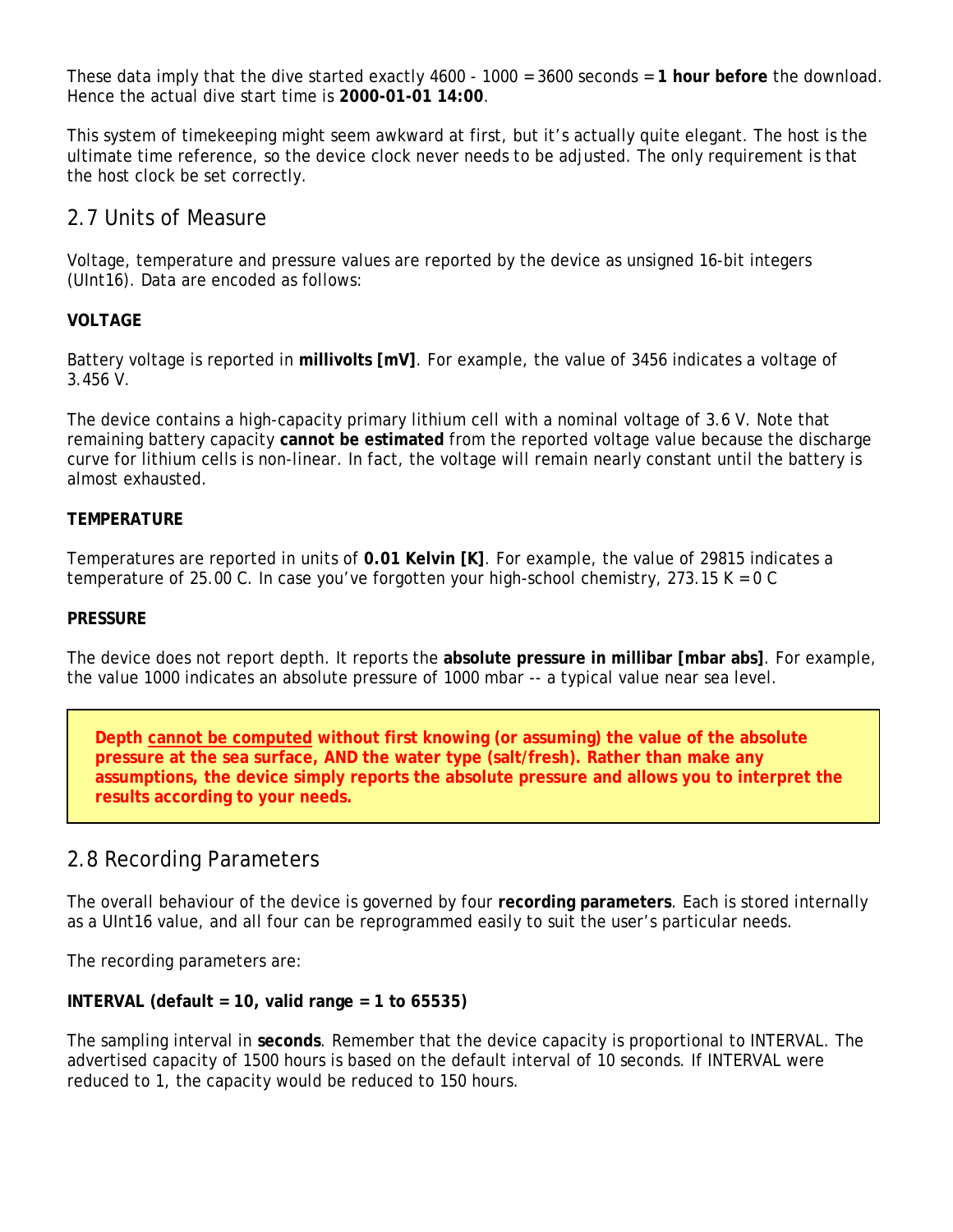#### **THRESHOLD (default = 1111, valid range = 1 to 65535)**

The activation pressure in **millibar absolute**. When this pressure is exceeded, the device enters dive mode and begins sampling pressure/temperature at the rate prescribed by INTERVAL. The default value of 1111 mbar corresponds to a depth of 3 fsw at sea level.

#### **ENDCOUNT (default = 15, valid range = 1 to 65535)**

The dive end count in **samples**. This value specifies the number of **consecutive** data samples *shallower than THRESHOLD* which constitute the end of a dive. With the default settings, a dive is terminated once the absolute pressure remains below 1111 mbar for at least  $10 \times 15 = 150$  seconds.

#### **AVERAGING (default = 1, valid range = 1, 2, or 4)**

The device's pressure sensor is extremely sensitive -- its resolution is 1 mbar (about 1 cm of sea water!). But due to natural electrical noise, each raw pressure reading may be off by +/- 5 mbar. This can be remedied by averaging a few "rapid-fire" readings rather than taking just one.

The AVERAGING value specifies how many raw pressure readings are averaged **per data sample**. By default, no averaging is done. This is more than adequate for recreational and technical diving applications.

For scientific applications where very stable pressure measurements are required, AVERAGING can be set to either **2** or **4**. For instance, with 4x averaging, each data sample is actually the average of four pressure readings taken in quick succession.

**Averaging mitigates the effect of noise at the expense of power. 2x and 4x averaging require 2 and 4 times as many raw pressure readings, respectively. Use only if absolutely necessary!**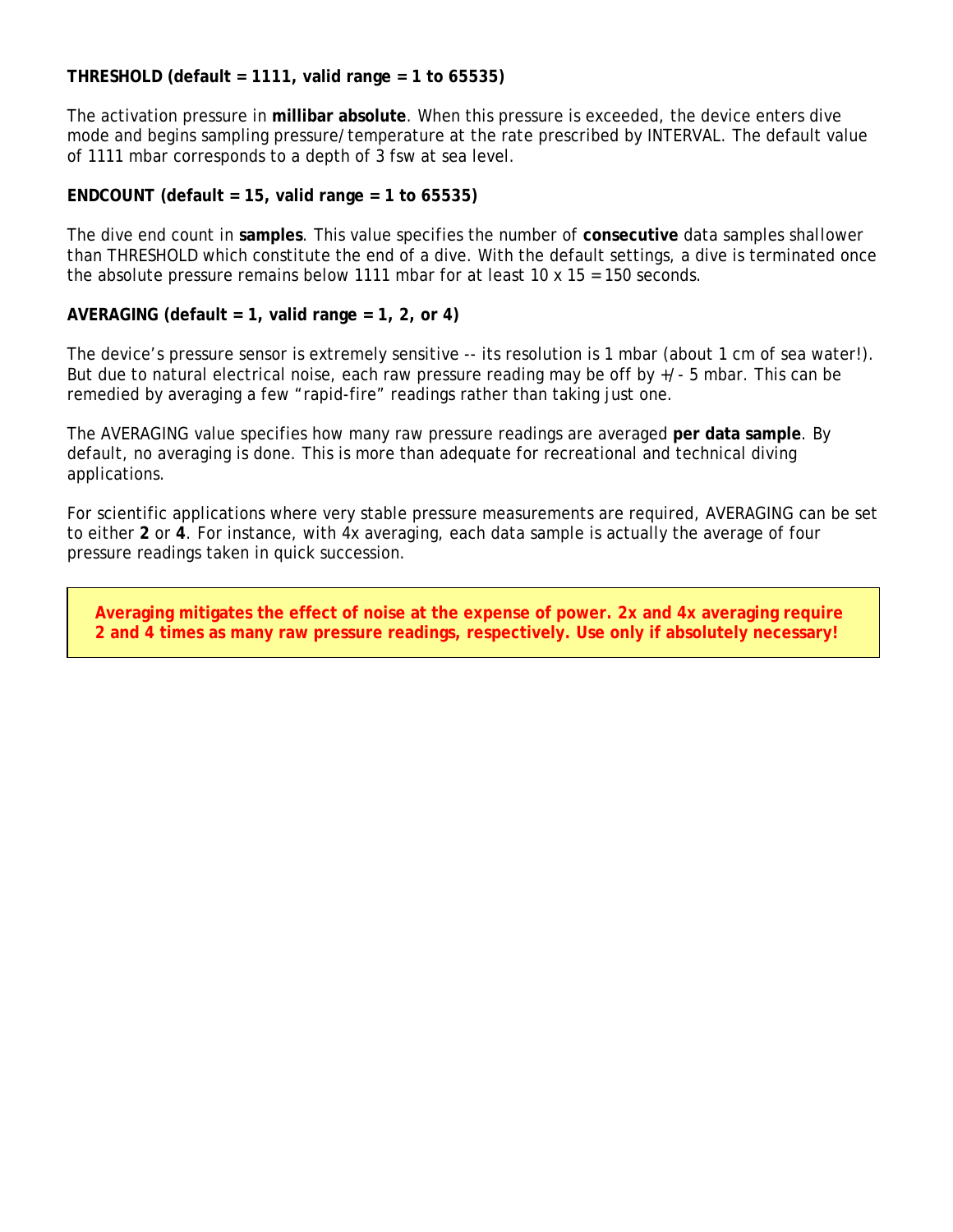## 3.0 Hardware Architecture

The device communicates with the host via a simple 3-wire serial connection. This chapter describes the specific hardware requirements and necessary port settings.

#### 3.1 Physical Connection

The device is designed to connect to any standard 9-pin (DB9) RS-232 serial port.

The download unit does not contain any electronics. It simply exposes the three serial port connections **RX**, **TX**, and **GND** to the device. The download unit's PC/Mac and Handheld ports differ as follows:

- ¾ The **PC/Mac port** is meant to connect to a **DTE** (*Data Terminal Equipment*) such as a PC, Mac, Unix workstation, or any other conventional desktop host offering a male DB9 serial port.
- ¾ The **Handheld port** is meant to connect to a **DCE** (*Data Communication Equipment*) such as a Palm handheld's cradle, or any other host offering a female DB9 serial port.

The two ports are wired together with the RX/TX lines swapped between them.

**Only connect ONE host at a time -- connecting two hosts simultaneously (e.g., PC and Palm) may damage the hosts and/or the device.** 

Some newer hosts no longer offer serial ports. Fortunately, they can still be used with the device if a suitable adapter is purchased:

- ¾ **PCs or Macs with USB only** require a USB-serial adapter (such as ReefNet part # S-USB)
- ¾ **Handhelds/PDAs** require a serial cradle/cable or serial add-on card (options vary with PDA model)

Contact ReefNet if you need help connecting the device to the host.

#### 3.2 Port Configuration

All communication with the device is done at **115.2 kbps**, with **8 data bits**, **no parity**, **1 stop bit**, and **NO flow control**.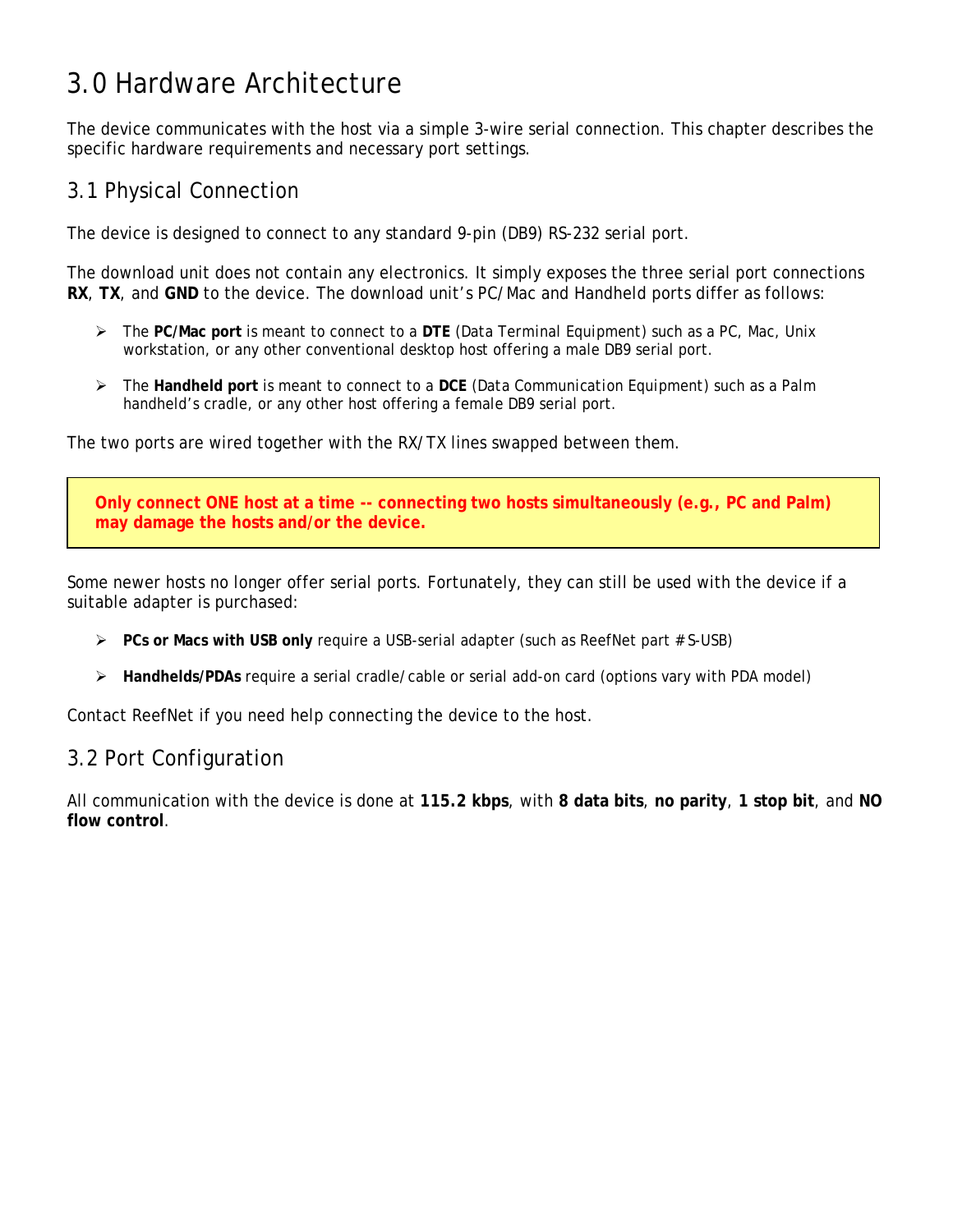## 4.0 Memory Architecture

The device contains a **2 MB** non-volatile flash memory. This memory is divided into two **segments**: the **USER** segment and the **DATA** segment. Each segment is subdivided into a number of **512 byte pages**.

#### 4.1 The USER Segment

The **USER** segment is **32 pages** in length (16384 bytes). This segment is **readable and writeable** by the host and can be used to store data of any type. There is **no required structure** for this segment: you may use it however you prefer. You will learn how to read/write the USER segment in a later chapter.

ReefNet's particular implementation is described here in case you want to offer compatibility with the *Sensus Manager* software.

*Sensus Manager* allows the user to encrypt and store a single file in the USER segment. The stored file can be retrieved (with original file name intact) on any other host running *Sensus Manager*. This is achieved using the following **unencrypted** segment structure:

| <b>Offset</b> | Type/Size          | Name/Value  |
|---------------|--------------------|-------------|
| 0x0000        | UInt <sub>32</sub> | 0x00000000  |
| 0x0004        | UInt <sub>16</sub> | SIZE.       |
| 0x0006        | 506 bytes          | <b>NAME</b> |
| 0x0200        | up to 15872 bytes  | FII F       |

The importance of the header value **0x00000000** will become clear later. The rest of the sections are:

#### **SIZE**

The size of the stored data file, in **bytes**. The maximum file size that can be stored with this implementation is **15872 bytes**.

#### **NAME**

A **null-terminated** string representing the name of the data file. For example, "myfile.txt**\n**".

#### **FILE**

The binary data of the file itself. SIZE is used to identify the end of the file, and unused space at the end of the USER segment is ignored.

After constructing the USER segment, *Sensus Manager* prompts the user for a **password**. The password is used to **initialize the RC4 encryption algorithm** (see Section 2.5), and the USER segment is encrypted. Finally, the encrypted USER segment is uploaded to the device.

**The null byte (0x00) is always appended to the password. This ensures that even if no**  password is entered, the RC4 engine is initialized to a known state (initialized with "\n").

This encryption scheme is extremely strong because the password is stored neither on the host nor on the device. In fact, if the user forgets the password, the user data is virtually impossible to recover.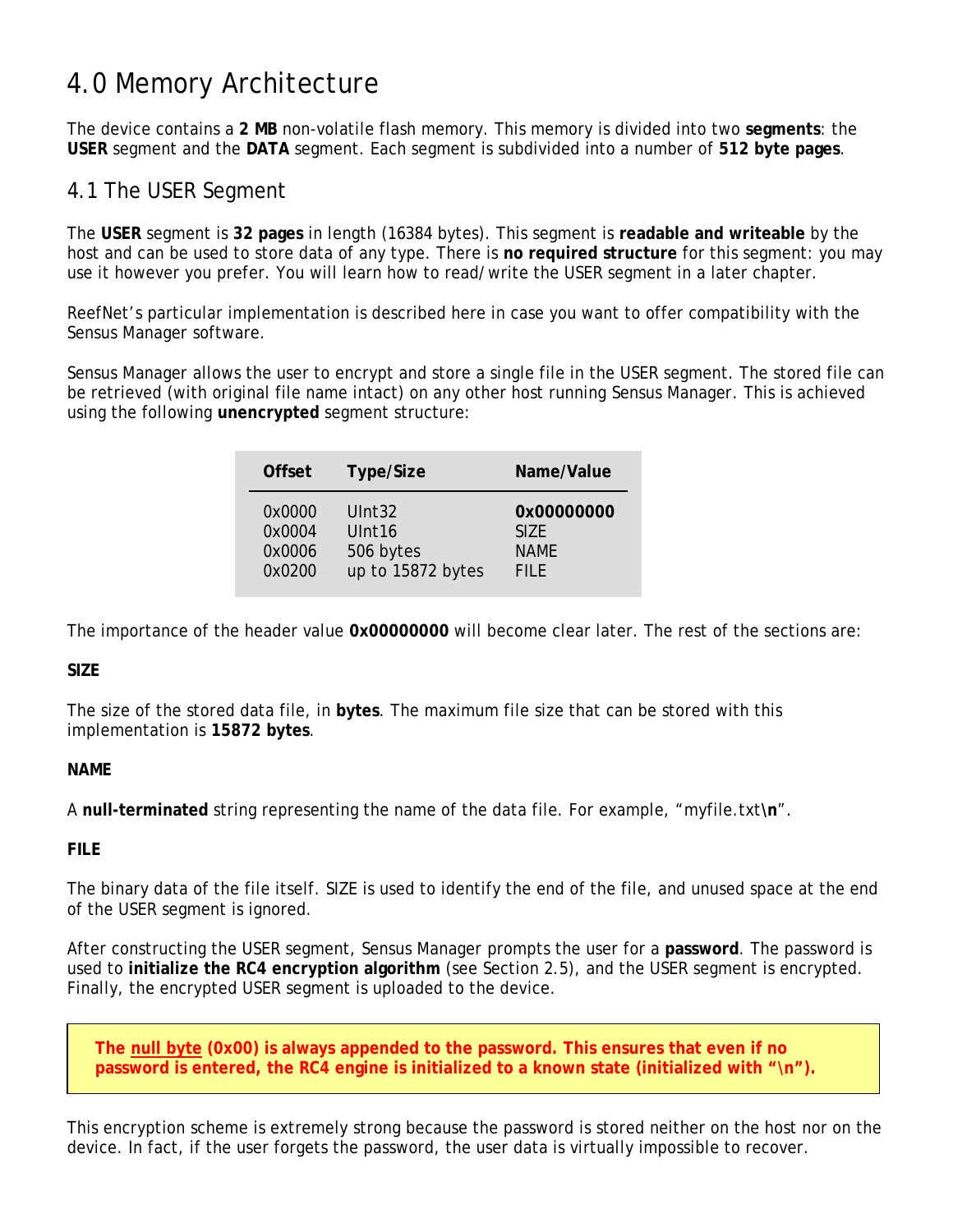#### **VERIFYING DECRYPTION**

The RC4 algorithm is symmetric, meaning that the same process is used for both encryption and decryption. When the USER segment is read by *Sensus Manager*, the user is prompted for the password. The password (plus trailing null byte!) is used to initialize the RC4 algorithm and "decrypt" the retrieved data.

But remember that the software has no knowledge of the "correct" password. If an incorrect password is entered, the resulting USER segment data will simply be gibberish.

To distinguish between valid and invalid decryption results, the software **inspects the first 4 bytes** of the decrypted segment. When decrypted successfully, they should equal the UInt32 value **0x00000000**. Anything else indicates that the password must have been incorrect and the rest of the data are garbage.

#### 4.2 The DATA Segment

The **DATA** segment is **4064 pages** in length (2080768 bytes). This segment is **read-only** and contains zero or more **dive records** in *chronological order*.

A **dive record** is a contiguous block of data which fully describes one dive. It is composed of three parts: a **header** which denotes the start of the record, a **body** which contains pairs of temperature and pressure values, and a **footer** that denotes the end of the record.

More specifically, the structure looks like:

|               | <b>Offset</b>                                            | <b>Type</b>                                                                                              | Name/Value                                                                              |
|---------------|----------------------------------------------------------|----------------------------------------------------------------------------------------------------------|-----------------------------------------------------------------------------------------|
| <b>HEADER</b> | 0x0000<br>0x0004<br>0x0008<br>0x000A<br>0x000C<br>0x000E | UInt32<br>UInt32<br>Ulnt <sub>16</sub><br>Ulnt <sub>16</sub><br>Ulnt <sub>16</sub><br>Ulnt <sub>16</sub> | 0x00000000<br><b>TIMESTAMP</b><br><b>INTFRVAL</b><br>THRESHOLD<br>ENDCOUNT<br>AVERAGING |
| <b>BODY</b>   | 0x0010<br>0x0012<br>0x0014<br>0x0016                     | Ulnt <sub>16</sub><br>Ulnt <sub>16</sub><br>Ulnt <sub>16</sub><br>Ulnt <sub>16</sub>                     | TEMPERATURE<br><b>PRESSURE</b><br><b>TFMPFRATURF</b><br><b>PRESSURE</b><br>.            |
| FOOTER        | Ox NNNN                                                  | UInt <sub>32</sub>                                                                                       | OXFFFFFFFF                                                                              |

Every dive record begins with the sequence **0x00000000** and ends with the sequence **0xFFFFFFFF**. Dive records can be located within the DATA segment by looking for the header start sequence.

Also be aware that the "erased" state of flash memory is **0xFF**, not 0x00.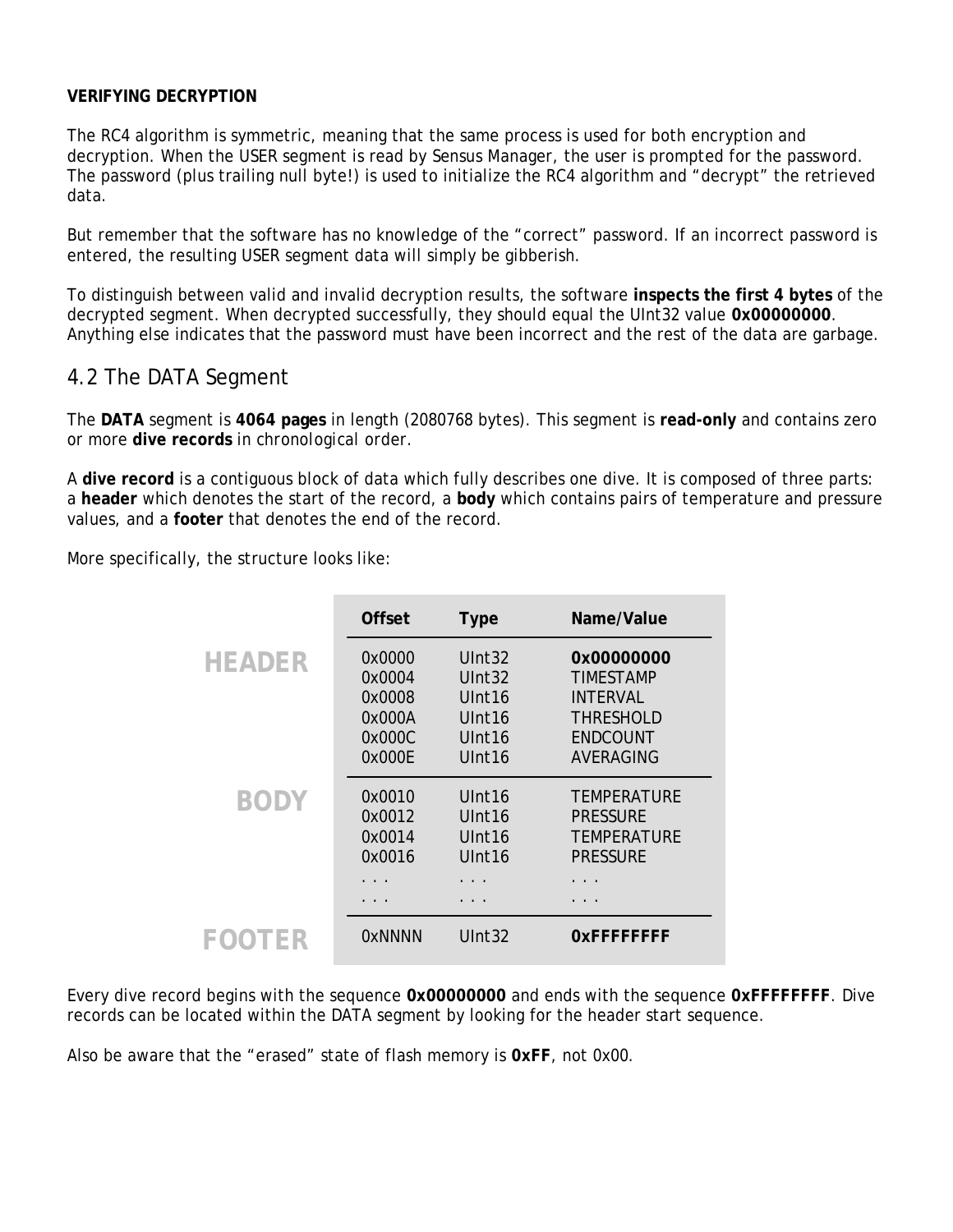**The first dive record in the DATA segment does NOT necessarily begin at the start of the segment. Similarly, the last dive record does NOT necessarily end at the end of the segment. Ignore any "garbage" data found at either end...this data is normal and is a consequence of the internal memory buffering scheme.** 

The variables in the dive record are:

#### **TIMESTAMP**

The value of the internal clock (in seconds) at the beginning of the dive. See Section 2.6.

#### **INTERVAL, THRESHOLD, ENDCOUNT, AVERAGING**

The four recording parameters (see Section 2.8). These values indicate the state of the recording parameters *at the time of the dive*, which may not match the current settings.

#### **TEMPERATURE, PRESSURE**

Each data sample consists of a TEMPERATURE/PRESSURE pair, encoded as described in Section 2.7.

You can tabulate the dives in the DATA segment by using this simple algorithm:

- 1. Start at the beginning of the DATA segment.
- 2. Step forward one byte at a time until you find a dive header (0x00000000).
- 3. Read the header variables TIMESTAMP, INTERVAL, THRESHOLD, ENDCOUNT, AVERAGING.
- 4. Read pairs of TEMPERATURE/PRESSURE values until you reach the dive footer (0xFFFFFFFF).
- 5. Repeat Steps 2 5 until you reach the end of the DATA segment.

This "brute force" algorithm is not very efficient, since new dive data is usually concentrated in just the last few pages of the DATA segment. If you know the timestamp of the last dive seen during the last download, you could use a much "smarter" algorithm:

- 1. Start at the end of the DATA segment.
- 2. Step backward one byte at a time until you find a dive header (0x00000000).
- 3. Read the TIMESTAMP.
- 4. Repeat Steps 2 3 until you reach a dive whose TIMESTAMP has been seen before.
- 5. Advance forward as in the brute force algorithm to read just the new dives.

This modified algorithm is particularly useful on slower/power-conscious hosts such as PDAs.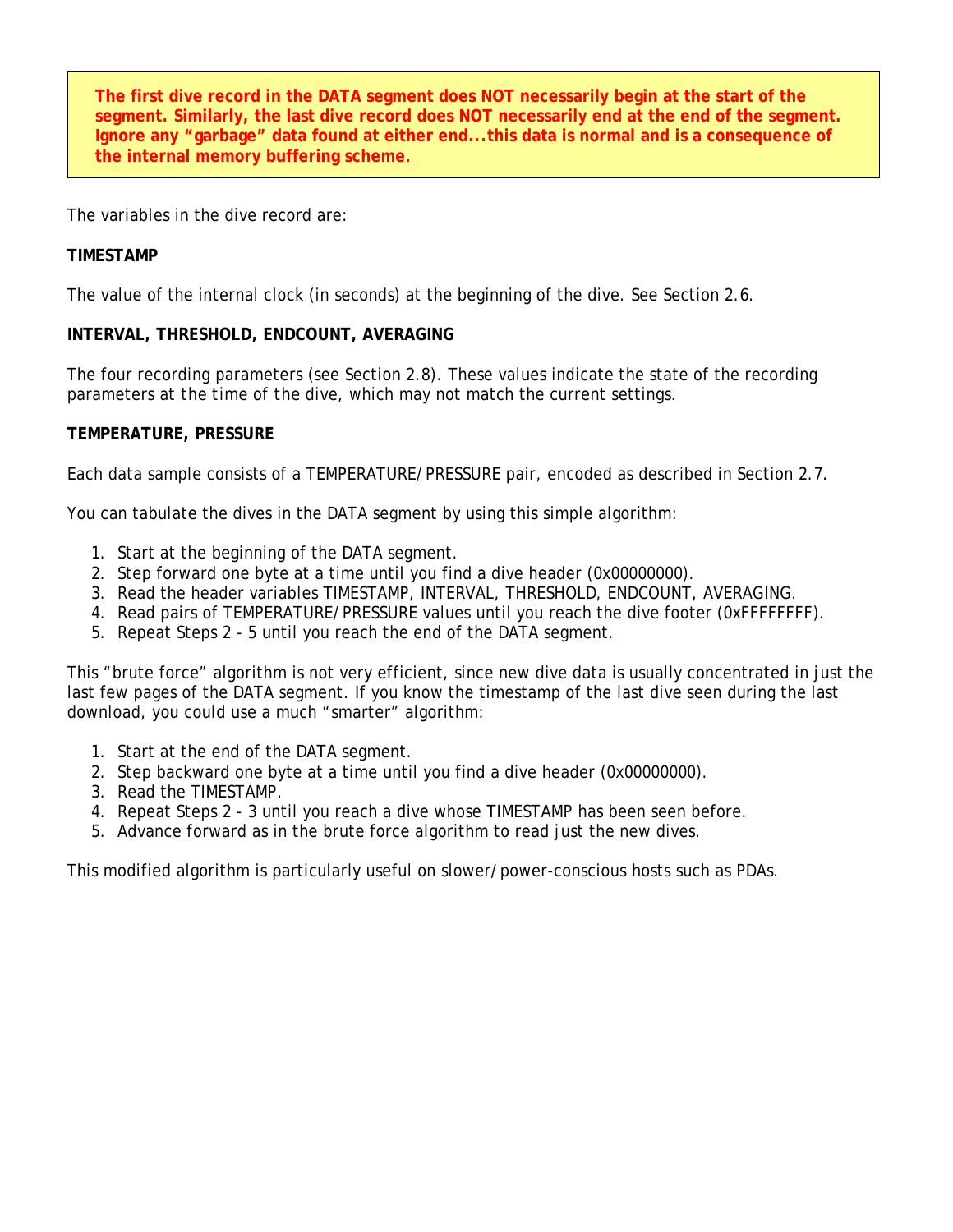## 5.0 Basic Handshaking

"Handshaking" is the term used to describe the initial communication between device and host. During this communication sequence, the device identifies itself and the host is given an opportunity to transmit an instruction for further processing.

#### 5.1 The Handshake Packet

The device spends most of its time in a deep sleep mode to conserve power. Once a second the recorder briefly wakes up to check if it is connected to a live serial port. If so, the device transmits a **26-byte handshake packet**.

The handshake packet identifies the device type, firmware revision, recording parameters, and provides some other diagnostic data. The packet is constructed as follows:

| Offset | Type               | Name              |
|--------|--------------------|-------------------|
| 0x0000 | Ulnt <sub>16</sub> | <b>VERSION</b>    |
| 0x0002 | UInt <sub>16</sub> | <b>SFRIAI</b>     |
| 0x0004 | UInt32             | <b>TIMF</b>       |
| 0x0008 | Ulnt <sub>16</sub> | <b>BOOT_COUNT</b> |
| 0x000A | Ulnt32             | <b>BOOT_TIME</b>  |
| 0x000F | Ulnt <sub>16</sub> | DIVE_COUNT        |
| 0x0010 | Ulnt <sub>16</sub> | INTFRVAL          |
| 0x0012 | Ulnt <sub>16</sub> | <b>THRESHOLD</b>  |
| 0x0014 | Ulnt <sub>16</sub> | <b>FNDCOUNT</b>   |
| 0x0016 | Ulnt <sub>16</sub> | AVERAGING         |
| 0x0018 | Ulnt16             | CRC               |
|        |                    |                   |

The variables in the handshake packet are described in more detail below.

#### **VERSION**

The most significant byte of VERSION identifies the major product version, and will always equal **0x03** for Sensus Ultra devices. The least significant byte identifies the firmware version, and will be **0x01 or higher**.

#### **SERIAL**

This value matches the serial number printed on the front sticker of the device. The serial number **uniquely identifies** the device and can be used to differentiate dive data acquired from multiple sources.

#### **TIME**

The current value of the internal clock in **seconds**. Refer to Section 2.6 for an explanation of the timekeeping system.

#### **BOOT\_COUNT**

The number of times the internal processor has been rebooted. Typically this will be 1, indicating the factory reboot after assembly.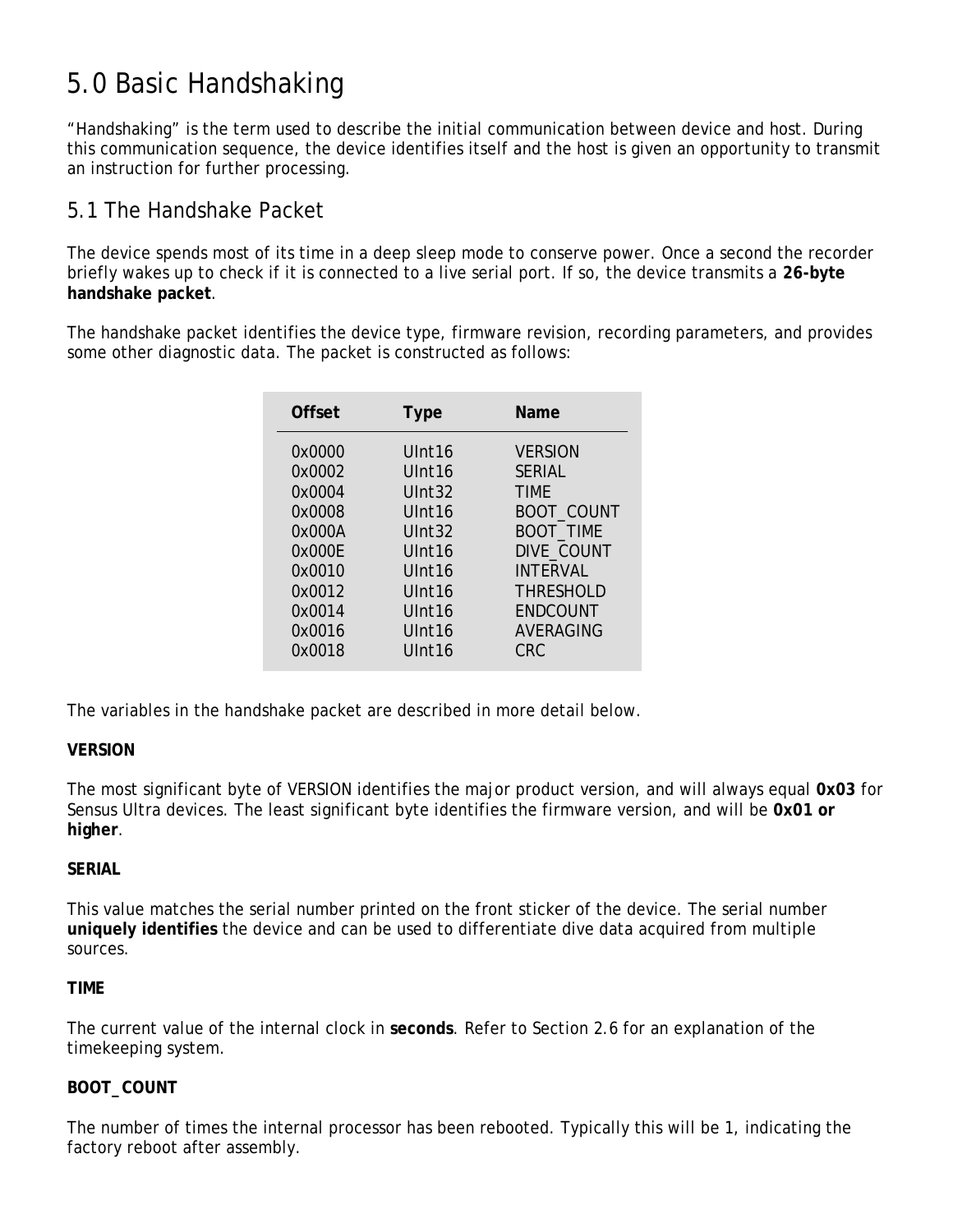#### **BOOT\_TIME**

The timestamp of the most recent reboot. Typically this will be 0, since the clock is reset during assembly.

#### **DIVE\_COUNT**

The total number of dive records recorded by the device in its lifetime. This number does **not necessarily** represent the number of dives currently stored in memory, since older dives may have been expunged if the device has been filled.

#### **INTERVAL, THRESHOLD, ENDCOUNT, AVERAGING**

The four recording parameters, as defined in Section 2.8.

**CRC** 

The last two bytes of the handshake packet are the 16-bit CRC of the previous 24 data bytes. You should **always verify** the integrity of the handshake packet by computing/comparing the CRC. If you discover a mismatch, simply discard the corrupted handshake packet and wait for the next one.

#### 5.2 Flow Control Rules

To avoid overflowing the single-byte serial buffer in the device, the host must **strictly obey** certain flow control rules when transmitting data.

If/when the device is ready to receive a byte, it sends a **prompt byte (0xA5)** to the host. The host then has a **50 ms window** within which a byte may be sent to the device.

If the host ignores the prompt, the device aborts the pending operation and returns to sleep. Similarly, if the host transmits a byte outside the window of opportunity, it is ignored.

#### 5.3 Instruction Codes

Immediately after transmitting the handshake packet, the device expects to receive a **16-bit instruction code** from the host.

The permissible instruction codes are:

| Code                                 | Instruction                                                           |
|--------------------------------------|-----------------------------------------------------------------------|
| 0xB410<br>0xB411<br>0xB412<br>0xB413 | SET INTERVAL<br>SET_THRESHOLD<br>SET ENDCOUNT<br><b>SET AVERAGING</b> |
| 0xB420<br>0xB421                     | READ_USER<br>READ_DATA                                                |
| 0xB430                               | <b>WRITE_USER</b>                                                     |
| 0xB440                               | <b>SFNSF</b>                                                          |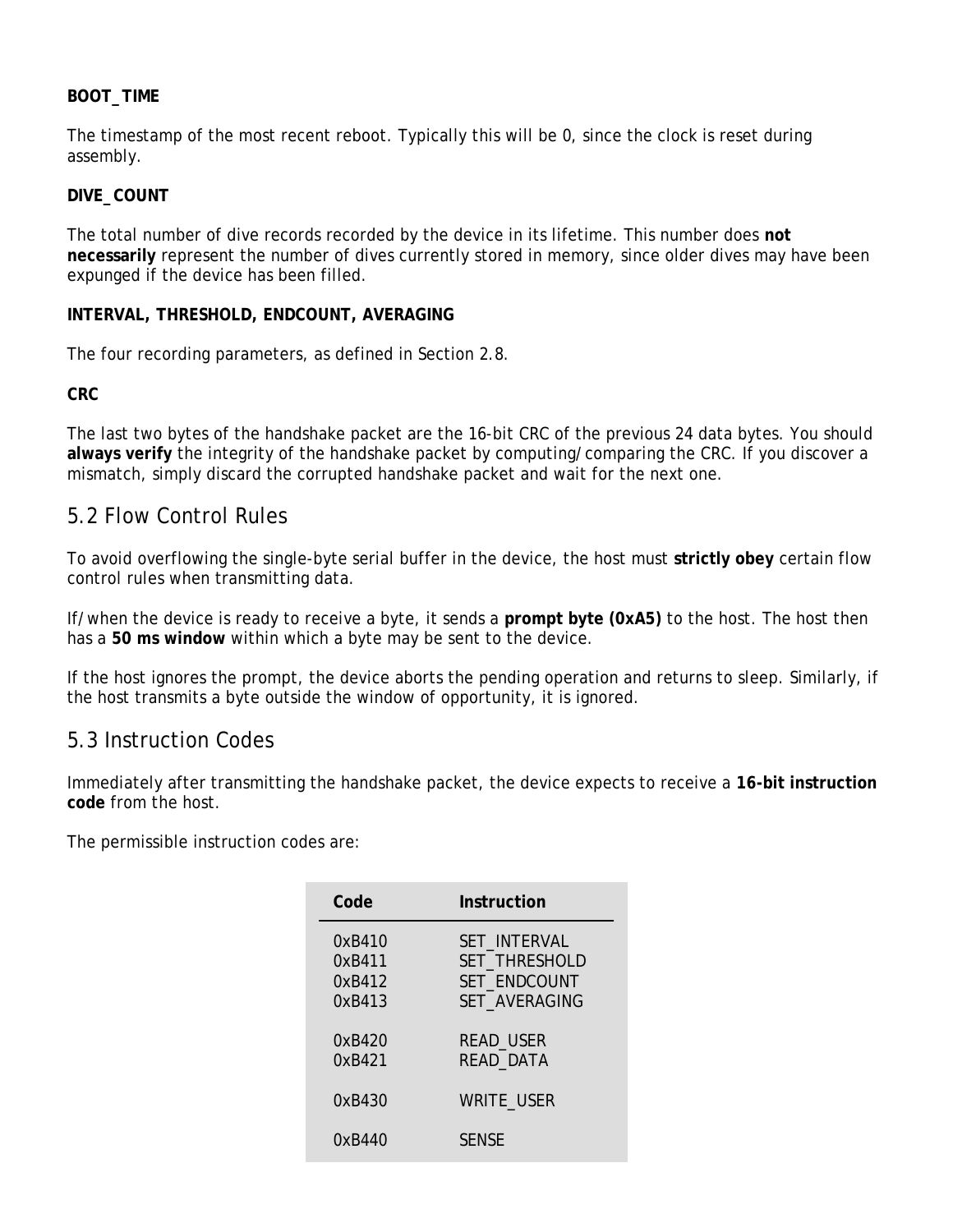Each instruction protocol is documented in the next chapter. If no instruction code is received, or if an invalid code is transmitted, the device simply returns to sleep.

**What may look like a "27th byte" of the handshake packet is really a prompt byte (0xA5) indicating the device's readiness to accept the LSB of an instruction code.** 

#### 5.4 Summary of the Handshake Sequence

All communication with the device begins the same way: the host waits for the handshake packet, verifies it, and may optionally send an instruction code to initiate further dialogue with the device. The following is a brief summary of this procedure:

- 6. Flush the host's input/output buffers.
- 7. Wait until 26 bytes (the handshake packet) accumulate in the input buffer.
- 8. Read the handshake packet.
- 9. Compute the CRC of the first 24 bytes of the packet.
- 10. Compare the computed CRC to the CRC from the packet.
- 11. If the CRCs do not match, wait roughly 250 ms\*\* and return to Step 1.
- 12. Wait for the prompt byte (0xA5).
- 13. Send the least-significant byte of the instruction code.
- 14. Wait for the prompt byte (0xA5).
- 15. Send the most-significant byte of the instruction code.

\*\**In step 6, a 250 ms delay is suggested to guarantee that the prompt byte sent after the handshake packet is not accidentally buffered by the host and (mis)interpreted as part of the next packet.*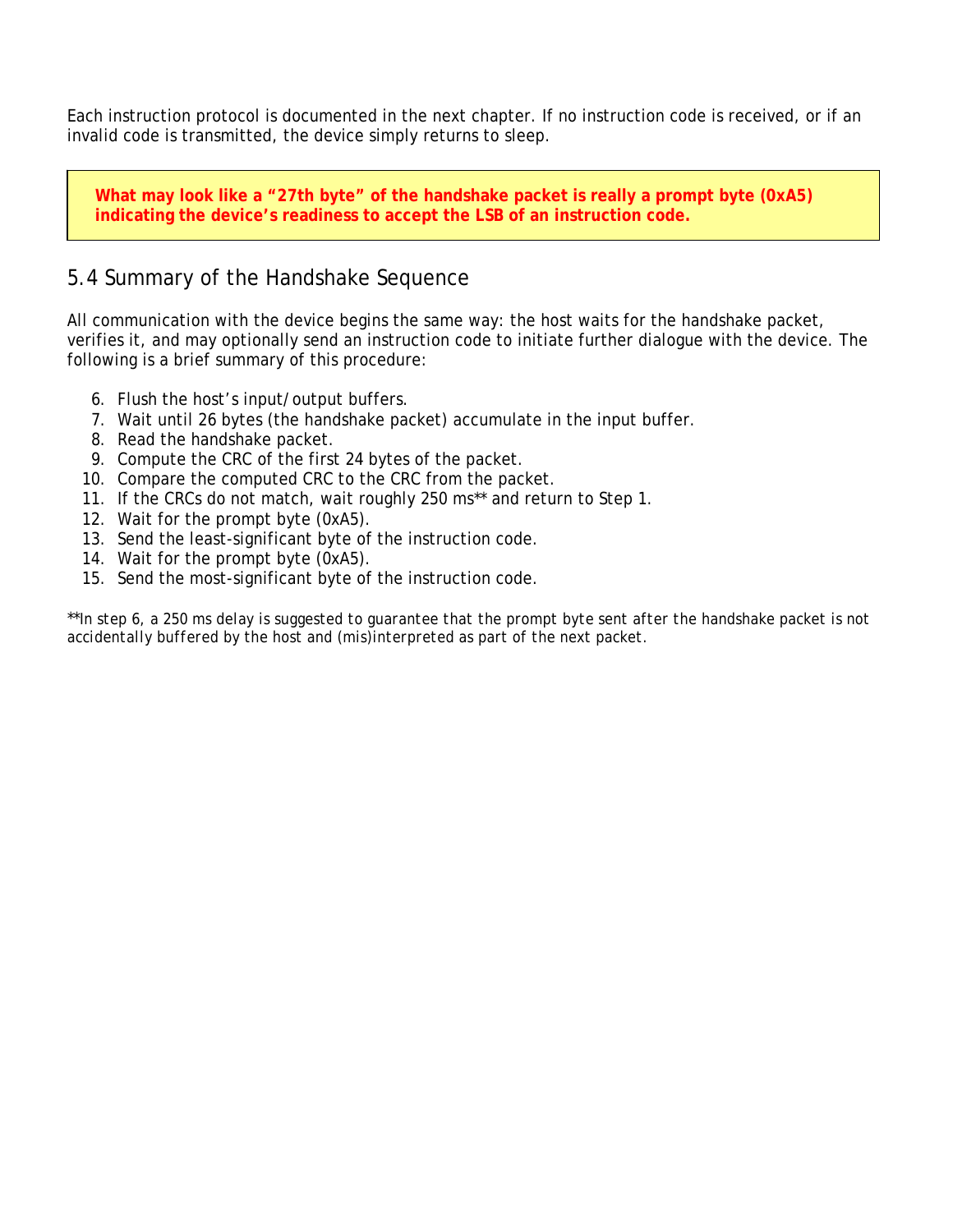## 6.0 Instruction Protocols

This chapter describes the precise communication sequences required for each permissible instruction. If you encounter unexpected results, review Chapters 2 - 4 before contacting ReefNet for assistance.

| 6.1 SET INTERVAL  | (0xB410) |
|-------------------|----------|
| 6.2 SET THRESHOLD | (0xB411) |
| 6.3 SET ENDCOUNT  | (0xB412) |
| 6.4 SET AVERAGING | (0xB413) |

The SET series of instructions are used to modify the recording parameters INTERVAL, THRESHOLD, ENDCOUNT, and AVERAGING. The particular instruction code used selects the variable to be modified - the instructions otherwise operate identically.

After issuing a SET instruction, the recorder expects to receive the new 16-bit value for the parameter. Once the value is transmitted (obeying the flow control rules), the device modifies the parameter and returns to sleep.

If an invalid parameter value is transmitted, the device ignores the instruction and returns to sleep. The valid ranges for each parameter are defined in Section 2.8.

**Never assume that the correct value has been stored in the device! Instead, wait for the next handshake packet and check that the reported parameter values match your expectations.** 

#### 6.5 READ\_USER (0xB420) 6.6 READ\_DATA (0xB421)

The READ instructions initiate the **page-by-page** transmission of the USER and DATA segments. After transmitting one of the READ instructions, the device responds with a **516 byte page packet**, constructed as follows:

| <b>Offset</b> | <b>Type</b>        | <b>Name</b>     |
|---------------|--------------------|-----------------|
| 0x0000        | Ulnt <sub>16</sub> | <b>PAGENUM</b>  |
| 0x0002        | 512 bytes          | <b>PAGEDATA</b> |
| 0x0202        | UInt16             | CRC.            |

**PAGENUM** indicates the position in the overall transmission sequence. The first page transmitted is page 0, the next is 1, and so forth. **PAGEDATA** is the actual data contained within the memory page. Lastly, the **CRC** value is the 16-bit CRC of PAGEDATA. The integrity of PAGEDATA should always be verified using the CRC.

After sending a page packet, the device expects the host to **accept**, **reject**, or **ignore** the packet: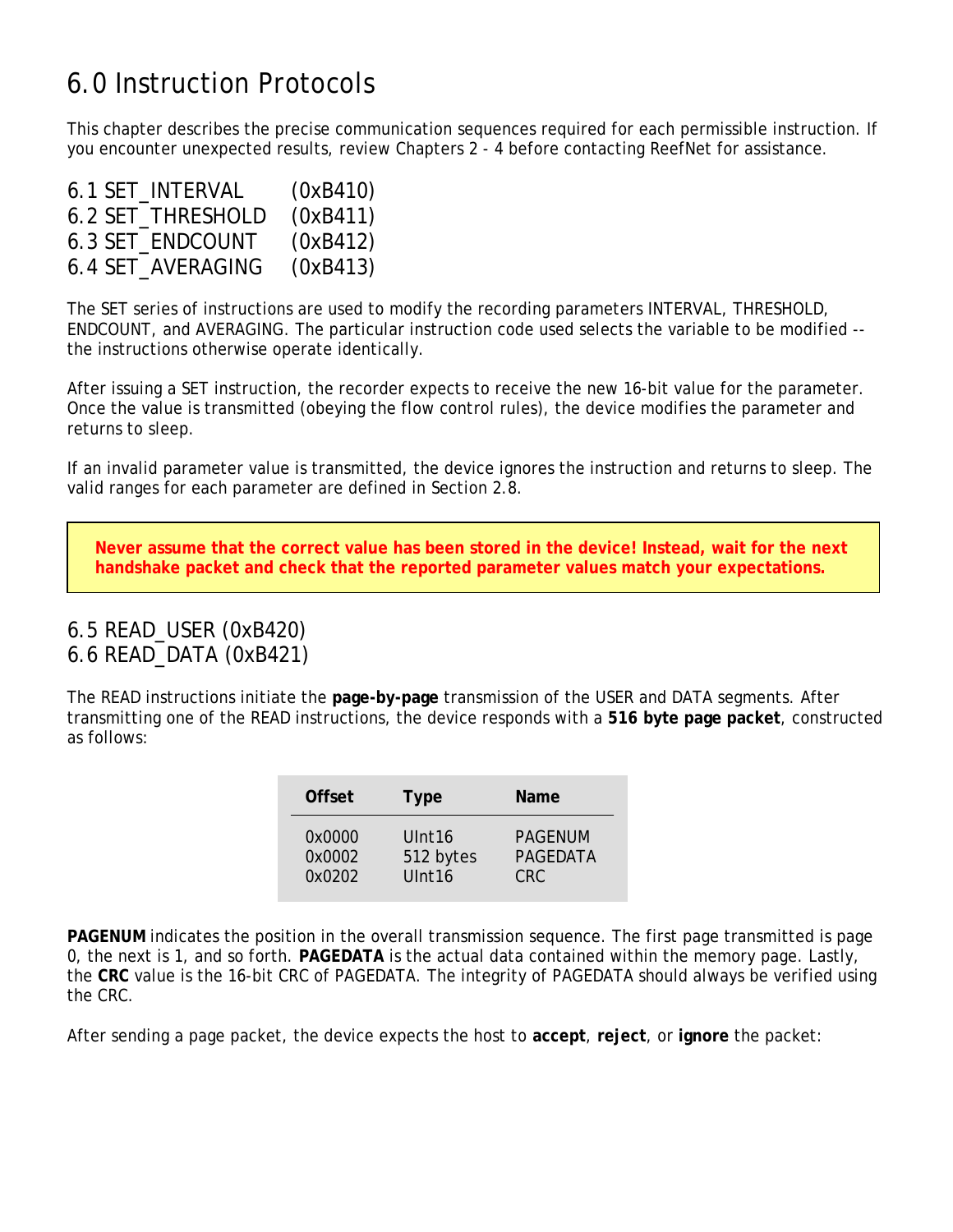#### **ACCEPTING A PAGE PACKET**

If no errors are detected in a page packet and you wish to receive the next one, respond to the prompt byte by echoing back the same byte (**0xA5**). The device will increment PAGENUM and begin sending the next page packet **within 100 ms**.

#### **REJECTING A PAGE PACKET**

If you detect an error in a page packet, you may request that the device **resend the packet** by responding to the prompt byte with the **null byte (0x00)**. The device will resend the same packet (without incrementing PAGENUM) **within 100 ms**.

You may reject a packet as many times as necessary until you get a clean transmission.

#### **IGNORING A PAGE PACKET**

If you do not respond to the prompt byte within the prescribed time window (see Section 5.2), the recorder will terminate the READ instruction and return to sleep.

**READ\_USER traverses the pages in the USER segment from top to bottom.** 

**READ\_DATA traverses the pages in the DATA segment from bottom to top. The first page transmitted (PAGENUM = 0) is actually the last page in the segment.** 

**Since the pages of the DATA segment are read in** *reverse-chronological order***, the host can terminate the READ operation as soon as it encounters a page that it has seen before.** 

**In other words, rather than blindly downloading the entire DATA segment, you can (and should!) grab just the pages which contain new dive data. This might mean the difference between a 3** *minute* **download and a 3** *second* **download.** 

#### 6.7 WRITE\_USER (0xB430)

The WRITE\_USER instruction is used to overwrite the USER segment of memory.

After issuing the instruction, the device expects **16384 bytes** of raw data, followed by the **16-bit CRC** of the raw data. Standard flow control rules apply: the host must wait for a prompt byte before sending each byte to the device.

Once all 16386 bytes (16384 + 2) have been transmitted, the device verifies the integrity of the data using the CRC. If the data is intact, the device copies it into the USER segment. If any transmission errors are detected, the raw data is simply discarded.

**Never assume that the USER segment been written successfully! Instead, wait for the next handshake cycle and issue a READ\_USER instruction. Compare the data that should have been written to the data actually received from the device.**